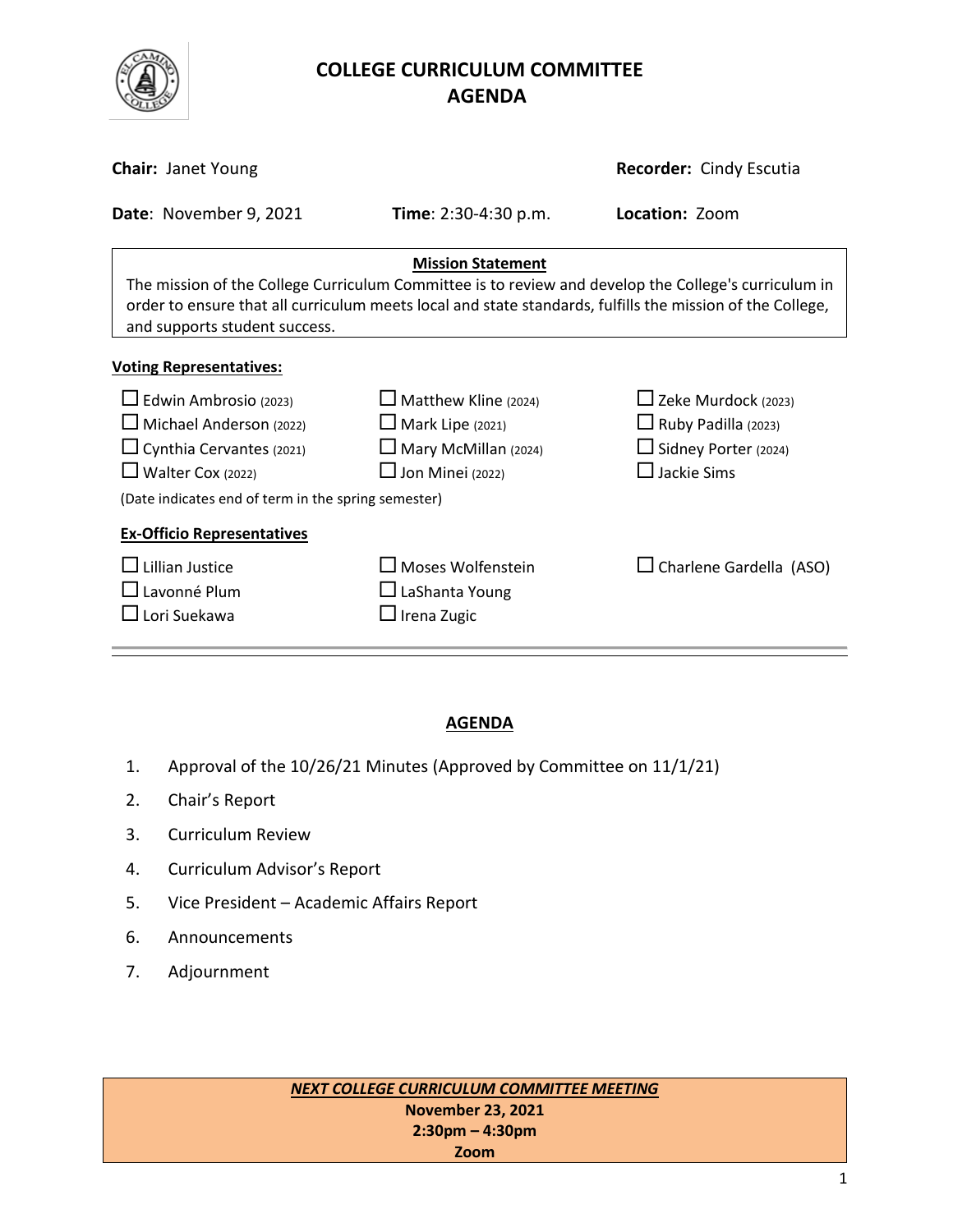#### **Standard Technical Review Members:**

Curriculum Chair – Janet Young Curriculum Advisor – Lavonné Plum Vice President of Academic Affairs – Jackie Sims (or designee) Associate Dean of Academic Affairs – Irena Zugic Articulation Officer – Lori Suekawa Curriculum Committee – Floating Representative

#### **Standard Technical Review Subcommittee – Faculty Members: [Review](http://www.curricunet.com/elcamino/documents/Spring%202016%20CCC%20Timeline.pdf) Due:**

| Jon Minei             | Standard Review for Meeting #1 | Thursday, September 9, 2021  |
|-----------------------|--------------------------------|------------------------------|
| <b>Edwin Ambrosio</b> | Standard Review for Meeting #2 | Thursday, September 23, 2021 |
| Cynthia Cervantes     | Standard Review for Meeting #3 | Thursday, October 7, 2021    |
| Mark Lipe             | Standard Review for Meeting #4 | Thursday, October 21, 2021   |
| <b>Sidney Porter</b>  | Standard Review for Meeting #5 | Thursday, November 4, 2021   |
| Michael Anderson      | Standard Review for Meeting #6 | Thursday, November 18, 2021  |
| Ruby Padilla          | Standard Review for Meeting #7 | Thursday, December 2, 2021   |

#### **Full Review - Course Proposals**

| <b>No</b>      | <b>Proposal Type</b> | <b>Division</b> | Course<br><b>Delivery</b> | <b>Subject/Course No. &amp; Title</b>                                    |
|----------------|----------------------|-----------------|---------------------------|--------------------------------------------------------------------------|
| 1              | Course Review        | <b>BUSI</b>     | O/H                       | CIS 132 Web Development using HTML5, CSS3, and<br>WordPress              |
| $\overline{2}$ | <b>Course Review</b> | HEAL            | O/H                       | PE 201 Introduction to Adapted Physical Education                        |
| 3              | Course Review        | HEAL            | O/H                       | RTEC 91 Radiographic Pathology                                           |
| 4              | Course Review        | HEAL            | EO/H                      | RTEC 107 Clinical Experience 2                                           |
| 5              | <b>Course Review</b> | <b>HEAL</b>     | H                         | RTEC 124 Radiographic Positioning 1B                                     |
| 6              | <b>Course Review</b> | HEAL            | EO/H                      | RTEC 217 Clinical Experience 4                                           |
| $\overline{7}$ | <b>Course Review</b> | HEAL            | EO/H                      | RTEC 233 Radiographic Positioning 2                                      |
| 8              | Course Review        | HEAL            | H                         | RTEC 255 Advanced Imaging and Special Procedures                         |
| 9              | New Course           | <b>HUMA</b>     | $O^*/H^*$                 | LING 1A Linguistics 1A: Phonetics and Phonology                          |
| 10             | New Course           | <b>HUMA</b>     | $O^*/H^*$                 | LING 1B Linguistics 1B: Morphology, Semantics, Syntax,<br>and Pragmatics |
| 11             | <b>Course Review</b> | <b>NSCI</b>     | H                         | CHEM 21A Survey of General and Organic Chemistry                         |

Key: E = Online and/or Hybrid Emergency Only **│** H = Hybrid **│** O = Online **│** \* = New DE version F/F = Face-to-Face **│** [ ] = Course number change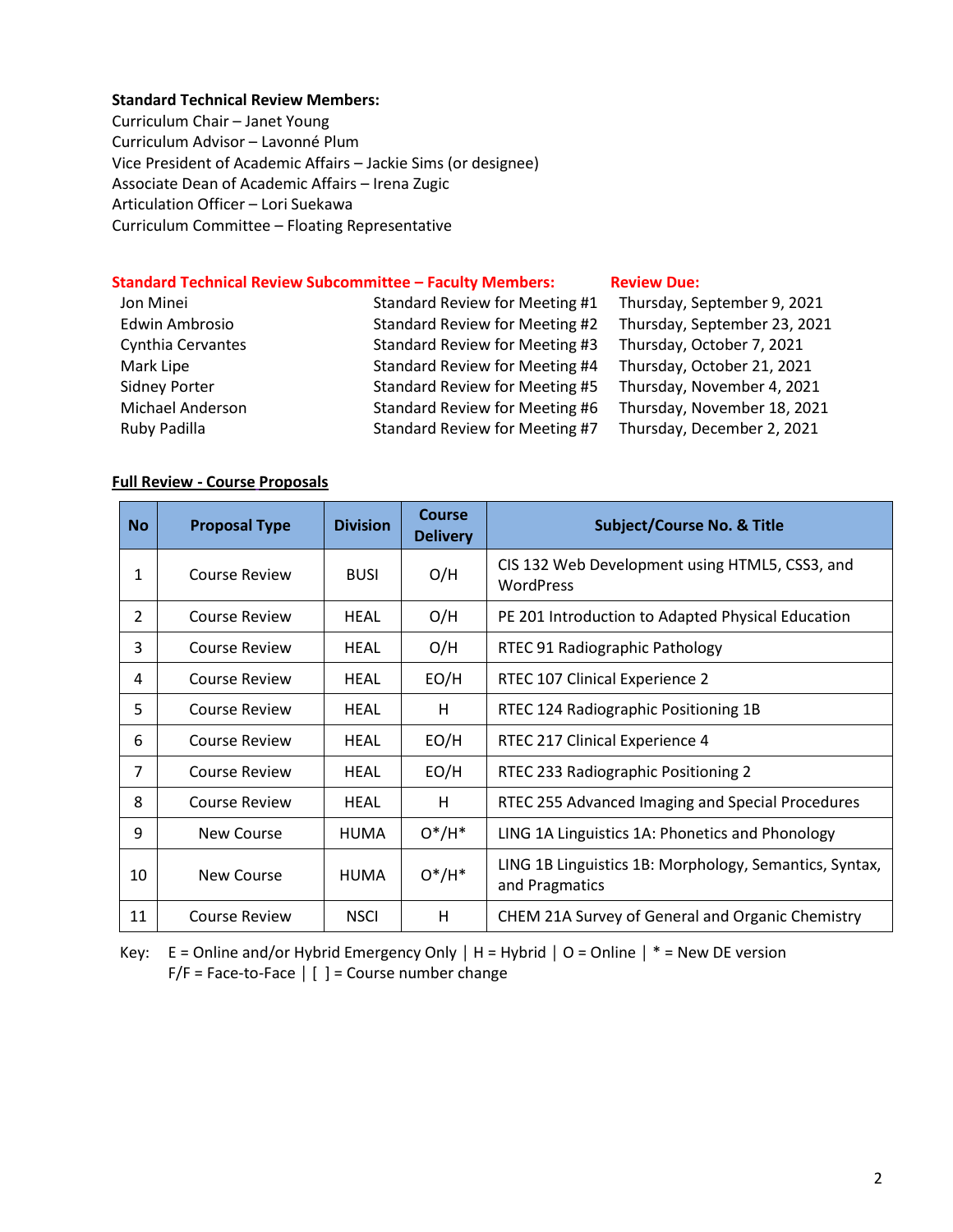#### **Full Review - Program Proposals**

| <b>No</b> | <b>Proposal Type</b> | <b>Division</b> | <b>Certificate/Degree</b>                                  |
|-----------|----------------------|-----------------|------------------------------------------------------------|
|           | Program Revision     | <b>BUSI</b>     | <b>Accounting AS Degree</b>                                |
|           | Program Revision     | <b>BUSI</b>     | Accounting - Clerical Certificate of Achievement           |
|           | Program Revision     | <b>BUSI</b>     | Accounting - CPA Certificate of Achievement                |
| 4         | Program Revision     | <b>BUSI</b>     | Accounting - Tax Preparation Certificate of Achievement    |
|           | Program Revision     | <b>BUSI</b>     | CISCO Networking Administration Certificate of Achievement |

## **Consent Agenda Proposals**

| <b>No</b>      | <b>Proposal Type</b> | <b>Division</b> | <b>Course</b><br><b>Delivery</b> | <b>Subject/Course No. &amp; Title</b>                                             |
|----------------|----------------------|-----------------|----------------------------------|-----------------------------------------------------------------------------------|
| 1              | <b>Course Review</b> | <b>BUSI</b>     | O/H                              | CIS 18 Systems Analysis and Design                                                |
| $\overline{2}$ | <b>Course Review</b> | <b>BUSI</b>     | O/H                              | CIS 84 MySQL Database Programming for the Web                                     |
| 3              | <b>Course Review</b> | <b>BUSI</b>     | O/H                              | CIS 122 Ethical Hacking                                                           |
| 4              | <b>Course Review</b> | <b>HEAL</b>     | O/H                              | AJ 10 Introduction to Homeland Security                                           |
| 5              | <b>Course Review</b> | <b>HEAL</b>     | O/H                              | AJ 11 Intelligence and Security Management                                        |
| 6              | <b>Course Review</b> | <b>HEAL</b>     | O/H                              | AJ 12 Transportation and Border Security Management                               |
| $\overline{7}$ | <b>Course Review</b> | <b>HEAL</b>     | $\mathsf{O}$                     | AJ 26 Introduction to Terrorism and Counterterrorism                              |
| 8              | <b>Course Review</b> | <b>HEAL</b>     | O/H                              | AJ 100 Introduction to Administration of Justice                                  |
| 9              | <b>Course Review</b> | <b>HEAL</b>     | O/H                              | AJ 107 Crime and Control - An Introduction to<br>Corrections                      |
| 10             | <b>Course Review</b> | <b>HEAL</b>     | O/H                              | AJ 109 Introduction to Police Patrol Procedures                                   |
| 11             | <b>Course Review</b> | <b>HEAL</b>     | O/H                              | AJ 111 Criminal Investigation                                                     |
| 12             | <b>Course Review</b> | <b>HEAL</b>     | O/H                              | AJ 115 Community and the Justice System                                           |
| 13             | <b>Course Review</b> | <b>HEAL</b>     | O/H                              | CH 1 Personal and Community Health Issues                                         |
| 14             | <b>Course Review</b> | <b>HEAL</b>     | $\mathsf{O}$                     | FTEC 1 Fire Protection Organization                                               |
| 15             | <b>Course Review</b> | <b>HEAL</b>     | O/H                              | FTEC 3 Fundamentals of Personal Fire Safety and<br>Survival                       |
| 16             | <b>Course Review</b> | <b>HEAL</b>     | O/H                              | FTEC 11 Arson Detection and Control                                               |
| 17             | <b>Course Review</b> | <b>HEAL</b>     | O/H                              | FTEC 19 Fire Service Entrance Preparation                                         |
| 18             | <b>Course Review</b> | <b>HEAL</b>     | H                                | FAID 1 First Aid, Cardiopulmonary Resuscitation (CPR)<br>and Basic Emergency Care |
| 19             | <b>Course Review</b> | <b>HEAL</b>     | O/H                              | <b>MEDT 1 Medical Terminology</b>                                                 |
| 20             | <b>Course Review</b> | <b>HEAL</b>     | O/H                              | NURS 101 Exploring Health Occupation Careers                                      |
| 21             | <b>Course Review</b> | <b>HEAL</b>     | H                                | NURS 222 Medical Surgical Nursing - Older Adult                                   |